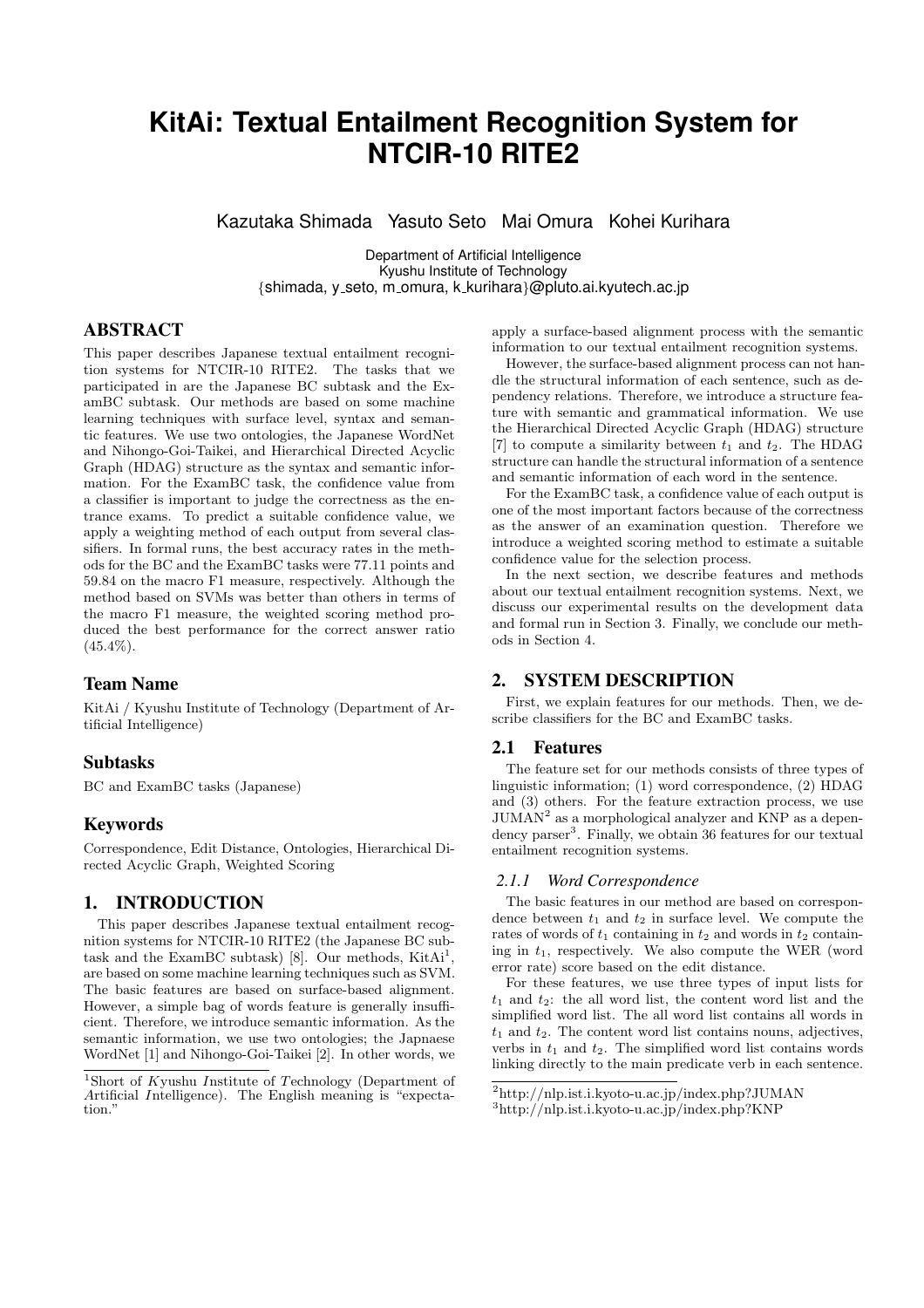

Figure 1: The simplification process.



Figure 2: The word correspondence with ontologies.

Figure 1 shows the simplification process of a sentence. By using the simplified word list, we can compute a similarity of compressed meanings between sentences.

Furthermore, we extend each word by using two ontologies: the Japnaese WordNet [1] and Nihongo-Goi-Taikei [2]. For the Japnaese WordNet, we use the synonyms database, which is created by synsets and manually annotated. For Nihongo-Goi-Taikei, we use words that belong to the same semantic class for each word. Figure 2 shows the process of calculation of word correspondence degrees. We compute the edit distance by using the DP matching.

#### *2.1.2 HDAG*

To compute a similarity between two sentences, bag-ofwords representation is the most general way to express features of them. However, it is insufficient to represent the features of each sentence because of lack of relations between words.

To solve the problems, Suzuki et al. [7] have reported a new graph-based approach, called Hierarchical Directed Acyclic Graph kernels (HDAG). The method can handle many linguistic features in a sentence and includes characteristics of sequence and tree kernels. The HDAG is a hierarchized graph-in-graph structure. It represents semantic and grammatical information in a sentence. We have used the HDAG for a sentiment sentence extraction task [6].

In this task, we introduce this structure for the similarity calculation. We apply three layers to the structure: pos layer, semantic layer and word layer. Figure 3 shows an example of the structure with the three layers. Our method computes the similarity of the HDAGs of two sentences.

#### *2.1.3 Others*

We add some features to our method. First, we use the number of negation words in each sentence. The inconsistency of the number of negation words between two sentences has the potential of the disagreement of entailment



Figure 3: An example of HDAG structures.

between them.

Next, we compute the length values of the all word list and content word list. If the length values of two sentences are extremely-different, it indicates that the two sentences disagree with high probability.

## 2.2 Methods

For the BC task, we use three classifiers with the open source software Weka<sup>4</sup>. They are SMO, Logistic and Rotation Forest. SMO (MethodBC1) is a support vector classifier with John Platt's sequential minimal optimization algorithm [3]. Logistic (MethodBC2) is a multinomial logistic regression model with a ridge estimator. Rotation Forest (MethodBC3) is a regression model with a base learner [5]. The base learner is the C4.5 algorithm [4]. These methods are determined heuristically.

For the ExamBC task, we use AdaBoost with SMO (MethodEX1) and Logistic (MethodEX2) in a similar way. We focus on a weighted scoring approach as the 3rd method (MethodEX3) for the ExamBC task. The reason that we apply the weighted score to the ExamBC task is that the task evaluates the correct answer ratio for entrance exams. In the ExamBC task, the output value of each instance is used as a confidence score for tie-breaking multiple Y labels on series of pairs on a certain topic. Therefore, estimation of the output of the method is one of the most important factors for the correct answer ratio.

The MethodEX3 computes a confidence from three classifiers; AdaBoost with SMO, Logistic and Rotation Forest. First, the method obtains three output values from the classifiers. Then, it computes a weighted score by

$$
Score = \frac{\alpha \times SMO + \beta \times Logistic + \gamma \times RotationForest}{3}
$$
\n(1)

where  $\alpha = 0.5$ ,  $\beta = 1.0$  and  $\gamma = 0.5$ . These values are determined heuristically from the development data set.

## 3. EXPERIMENTS

In this section, we describe the results of our methods on the development data first. Next, we discuss the formal run results.

# 3.1 Development data

First, we evaluated our method with the development data set by using the leave-one-out cross validation. In this experiment, we focused on the effectiveness of each feature, such as word correspondence and HDAG. The methods in

<sup>4</sup>http://www.cs.waikato.ac.nz/ml/weka/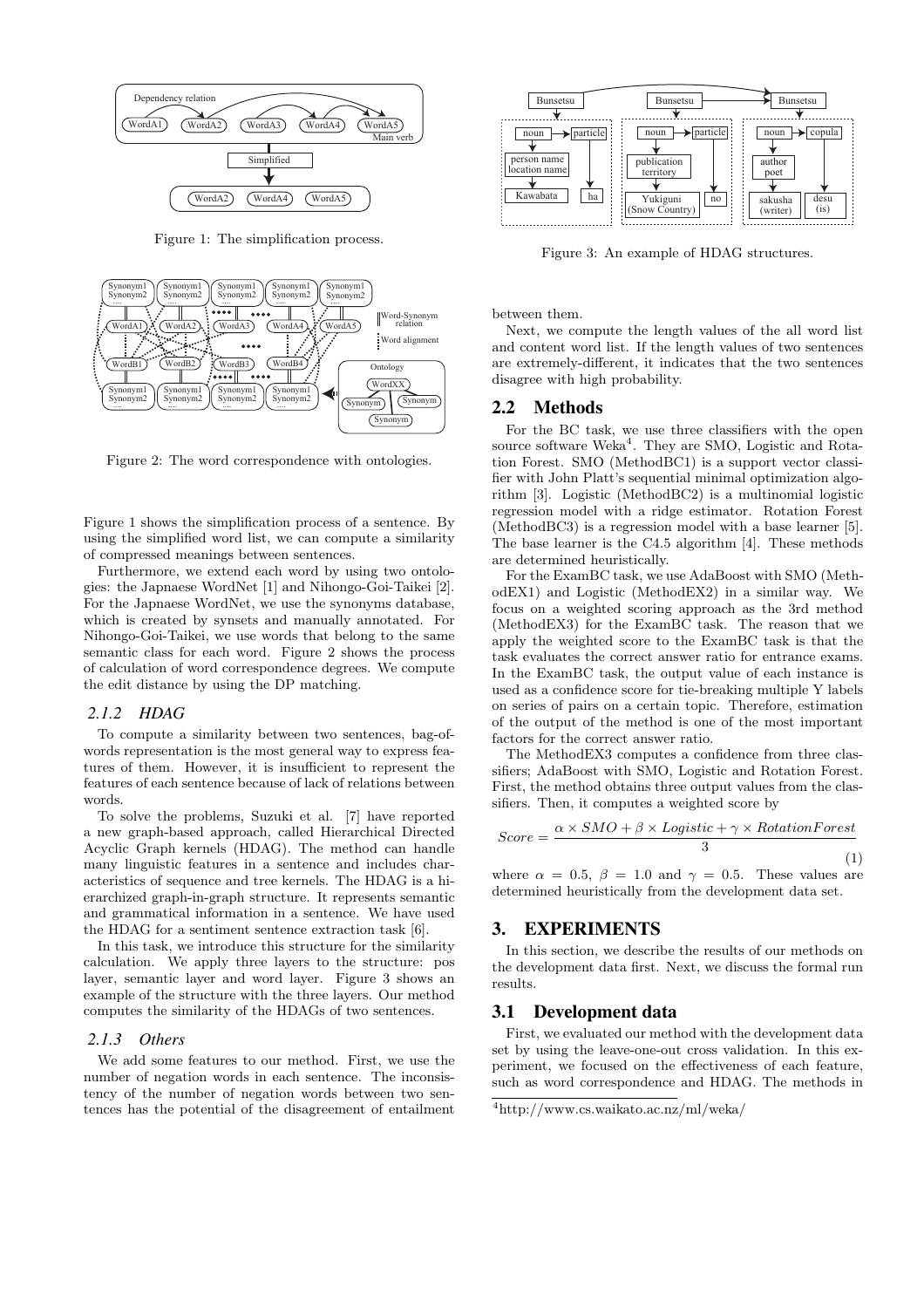| Features                                  | Accuracy | MacroF1 |
|-------------------------------------------|----------|---------|
| $\overline{WC_{base}}$                    | 65.6     | 58.8    |
| $\overline{WC_{cont}}$                    | 77.1     | 76.7    |
| $\overline{\text{WC}}_{sum}$              | 59.1     | 47.0    |
| $\overline{WC_{base}+WC_{cont}}$          | 78.1     | 77.8    |
| $\overline{WC_{base}+WC_{cont}+WC_{sum}}$ | 77.9     | 77.5    |
| $WC_{all} + HDAG$                         | 77.9     | 77.5    |
| $WC_{all} + OTHER$                        | 79.5     | 79.3    |
| ALL                                       | 79.4     | 79.2    |
| ALL without Ontologies                    | 78.4     | 78.2    |

Table 1: The experimental result for BC task.

Table 2: The experimental result for ExamBC task.

| Features                           | Accuracy | MacroF1 |
|------------------------------------|----------|---------|
| $\overline{WC}_{base}$             | 58.6     | 43.8    |
| $\overline{W}C_{cont}$             | 65.9     | 64.6    |
| $WC_{sum}$                         | 58.8     | 43.6    |
| $WC_{base} + WC_{cont}$            | 65.3     | 64.2    |
| $WC_{base} + WC_{cont} + WC_{sum}$ | 65.4     | 64.6    |
| $\overline{WC_{all} + HDAG}$       | 66.7     | 65.8    |
| $WC_{all} + OTHER$                 | 65.5     | 64.4    |
| ALL                                | 66.5     | 65.5    |
| ALL without Ontologies             | 64.1     | 63.3    |
|                                    |          |         |

the experiment were MethodBC1 for the BC task and MethodEX1 for the ExamBC task, respectively. In other words, the methods were based on SVMs.

Table 1 and Table 2 show the experimental results for the BC task and the ExamBC task, respectively. In the tables, WC denotes word correspondence features. WC*base*, WC*cont* and WC*sum* denote the features using all word, content word and simplified word lists, respectively. "+" denotes the combination of features. WC*all* denotes all word correspondence features, namely WC*base*+WC*cont*+WC*sum*. HDAG and OTHER denote the features described in Section 2.1.2 and Section 2.1.3. "ALL without Ontologies" denotes the features that combined WC*all* without two ontologies and HDAG+OTHER.

The WC*all*+OTHER feature set for the BC task and the WC*all*+HDAG feature set for the ExamBC task produced the best performance. The features about the content word list were effective for both the tasks. For the ExamBC task, the method with HDAG generated a slight positive effect on the both criteria. Although the method with HDAG correctly classified some instances that were incorrect by the method without HDAG, some instances were classified incorrectly by using HDAG, namely structure information. Figure 4 shows an example of the mistake. In this instance, some word correspondence features for  $t_2$  to  $t_1$  generated high values. As a result, the method without HDAG classified this instance correctly. However, the relations between the subject word and the main predicate verb, [Stockholm Olympic *→* Olympic Summer Games] and [Stockholm *→* city], mismatched. Therefore, the method with HDAG predicted the incorrect label for this instance.

The method with ontologies outperformed that without



Figure 4: An incorrect instance.

Table 3: The results on the formal run.

| Data      | Method    | HDAG         | MacroF1 |
|-----------|-----------|--------------|---------|
| BC        | MethodBC1 | With         | 77.1    |
|           |           | Out          | 76.9    |
|           | MethodBC2 | With         | 72.4    |
|           |           | $_{\rm Out}$ | 75.5    |
|           | MethodBC3 | With         | 76.2    |
|           |           | Out          | 76.0    |
| <b>EX</b> | MethodEX1 | With         | 59.8    |
|           |           | $_{\rm Out}$ | 61.3    |
|           | MethodEX2 | With         | 57.2    |
|           |           | $_{\rm Out}$ | 57.4    |
|           | MethodEX3 | With         | 59.1    |
|           |           | Out          | 60.8    |

ontologies for both the tasks (79.2 vs. 78.2 on MacroF1 for the BC and 65.3 vs. 63.3 on MacroF1 for the ExamBC). This result shows the effectiveness of expansions using ontologies, such as synonyms of each word.

#### 3.2 Formal run

 $\equiv$ 

Next, we discuss the formal run results. Table 3 shows the results. In the table, "With" and "Out" denote a method with HDAG and a method without HDAG, respectively. All submitted runs included HDAG information as the features, i.e., the method with "With" in the table are our formal run results for the BC and ExamBC tasks.

As in the case of the formal runs, incorporating HDAG features to our method did not lead to the improvement of the macro F1 measure. In some situations, such as the MethodBC2 and the MethodEx1, the HDAG feature decreased the macro F1 measure. One reason that the accuracy decreased is that the layer of the HDAG structure. Since we used the POS layer as the upper layer of the semantic layer, the similarity based on the HDAG was sensitive to structure information of sentences rather than semantic relations. Figure 5 shows an example of the problem. In this example, the HDAG generates a high similarity value because the POS layer is completely matched although the meanings of them are entirely-different. We need to consider the layers of the HDAG for computing more suitable similarity values.